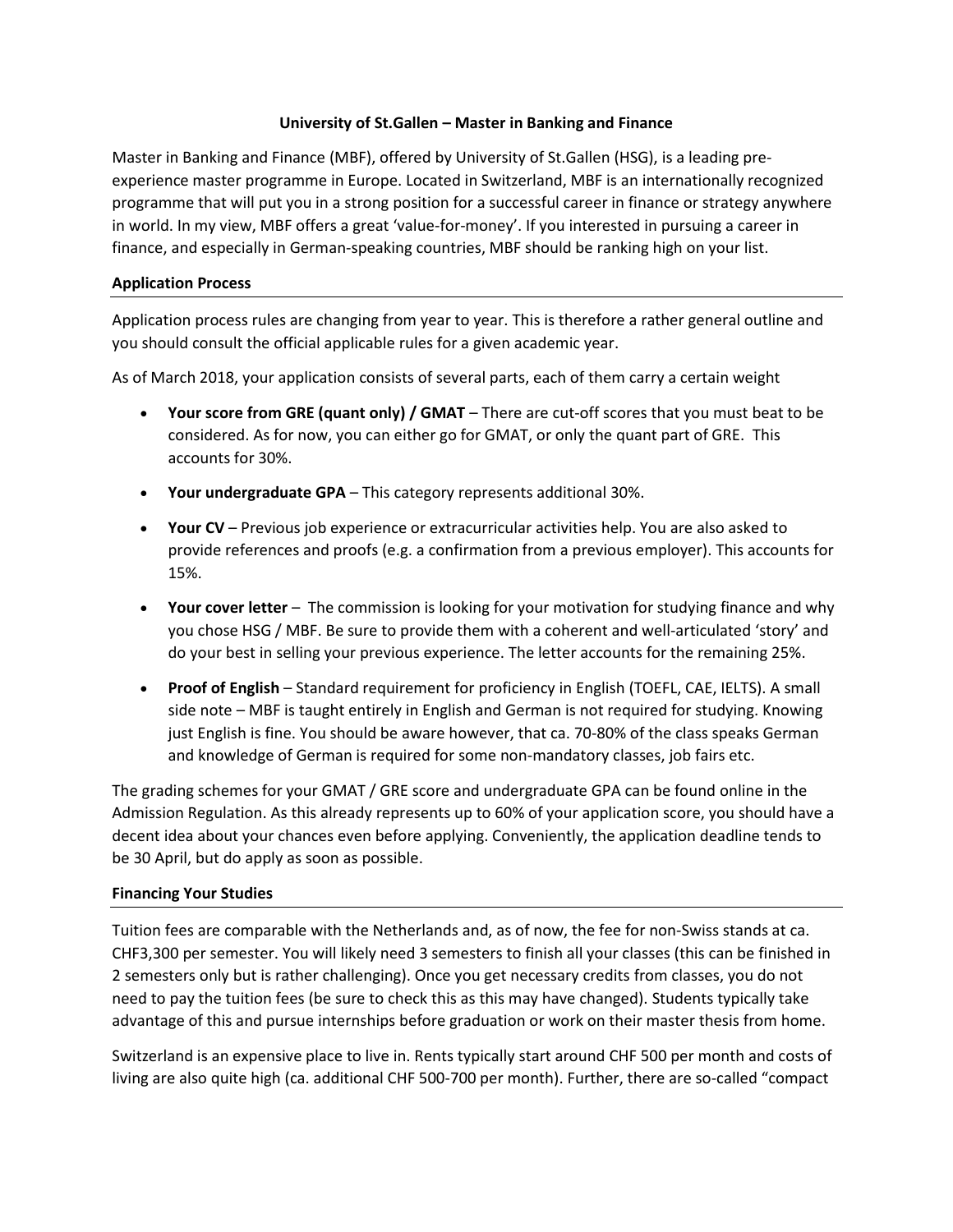classes". These take place over 2-3 days in a different city – Frankfurt, Singapore, or London. They are a fantastic experience, but you need to cover associated costs – living, tickets etc.

My budget for 3 semester-long studies was ca. CZK500-600k, a mix of savings and scholarships contributions. If successful with your application, you will be automatically considered for scholarships (ca. CHF 5,000 linked to your GPA). Do check with local Czech foundations as they have supported MBF students coming from IES in the past.

With decent career placement and relatively low tuition fees, I considered MBF as the best value for money in the European masters.

### **About the Programme**

Master in Banking and Finance offers you a variety of finance-related classes and topics. You can tailor your classes to match your interests or area you wish to pursue a career in. The selection of classes will be communicated before the start of the semester. The curriculum is designed in such a way as to ensure that students can acquire the foundations in finance in the first semester. Subsequently, students are flexible to select courses according to their individual preferences. You should consult the course webpage as it provides more detailed information on the program structure, points you need to bear mind and classes you can go for.

Majority of classes are based on lectures only and are in general more challenging. Assuming you passed math classes at IES, you should be in a better position for quant classes than the rest of the cohort. The challenging aspect comes from a scope and a breath of topics you need to cover and the fact that the rest of the class is in general well prepared (some classes are competitively graded). The grade is typically based only on the final exam. It is therefore recommended to not go above 30 credits per semester (possibly even lower if you target a decent GPA) to make your exam period more manageable.

HSG has an impressive network of partner universities should you wish to go for exchange semester. The third semester is generally recommended for the exchange. Hong Kong, Singapore or USA are targeted destinations, but the network spans over entire world and I am sure everybody will find its fit.

# **Career Development**

MBF will position you well for career in area of advisory, corporate finance, consulting or trading and financial markets. German undergraduate students coming to the MBF typically have 2 to 3 prior relevant internships in finance / consulting. While there are some students with limited or no job experience, I think that having some relevant internships can help you to position for the most interesting opportunities. I personally postponed a start of my studies to get some experience in the Czech Republic. This helped not only during the application process but also during campus recruiting.

HSG has a very strong reputation in German-speaking region and is one the best university if you plan to work there. However, to take advantage of this you need to offer German on professional level and, for some opportunities, also French. There are only limited opportunities in DACH region that do not require German and the competition will be high.

While ideal for DACH region, HSG has a very strong placement outside of German-speaking world. usually about 10-20 graduates aim for careers in London in areas such as investment banking or